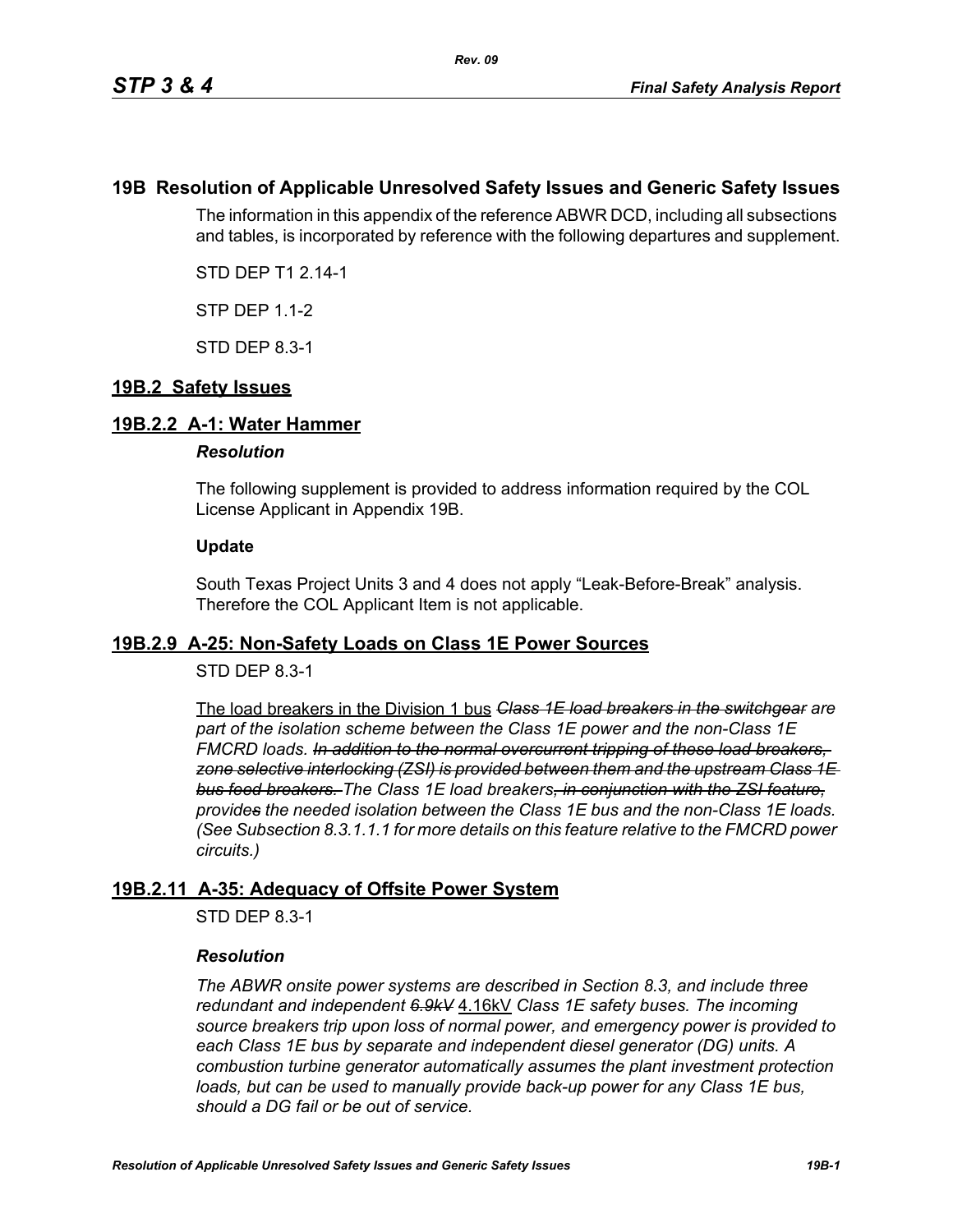# **19B.2.12 A-36: Control of Heavy Loads Near Spent Fuel**

STP DEP 1.1-2

## *Resolution*

*(6) The heavy load handling system is designed in accordance with relevant requirements of GDC 2, 4, and 61 and the guidance of References 19B.2.12-2 , and 19B.2.12-5 through 19B.2.12-7. The ABWR design is for a single unit* STP 3 & 4 is a dual-unit station. The Units do not share heavy load handling systems*; therefore GDC 5 is* satisfied *not applicable (Subsections 9.1.5.1 and Section 3.1).*

The following supplement is provided to address information required by the COL License Applicant in Appendix 19B.

## **Update**

STP DEP 1.1-2

The COL Applicant Items identified in Items (1) and (3) above are discussed in COLA Section 9.1.6.6. STP 3 & 4 is a dual-unit station. The Units do not share heavy load handling systems therefore GDC 5, Sharing of Structures, Systems, and Components, is satisfied.

# **19B.2.17 A-47; Safety Implications of Control Systems**

### *Resolution*

The following supplement is provided to address information required by the COL License Applicant in Appendix 19B.

## **Update**

The required testing, inspection and replacement guidance will be developed consistent with the plant operating procedure development plan described in Section 13.5. (COM 19B-2)

## **19B.2.18 A-48: Hydrogen Control Measures and Effects of Hydrogen Burns on Safety Equipment**

STD DFP T1 2 14-1

## *Acceptance Criteria*

*An inerted containment and the provision for permanently installed hydrogen recombiners are* is *acceptable as* a *hydrogen control measures.*

### *Resolution*

*The issue of a large amount of hydrogen being generated and burned within containment was resolved as stated in the NRC document SECY 89-122 dated April*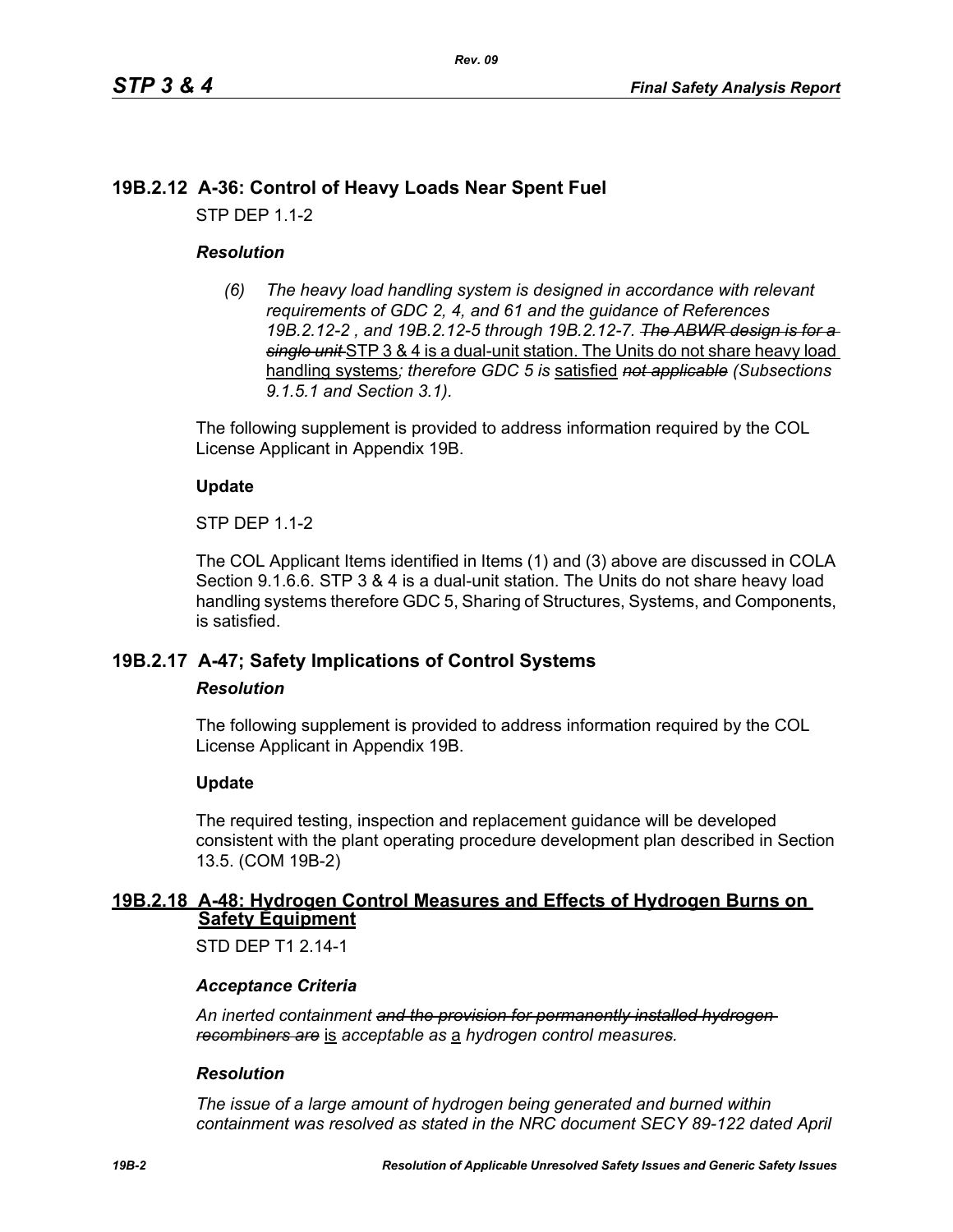*19, 1989 (Reference 19B.2.18-3). This issue covers hydrogen control measures for recoverable degraded core accidents for all BWRs. Extensive research in this area has led to significant revision of the Commission's hydrogen control regulations, given in 10 CFR 50.44, published December 2, 1981* September 16, 2003*.*

## **19B.2.27 C-1: Assurance of Continuous Long-Term Capability of Hermetic Seals on Instrumentation and Electrical Equipment**

### *Resolution*

The following supplement is provided to address information required by the COL License Applicant in Appendix 19B.

#### **Update**

NUREG-0588 was considered in the design of the ABWR (Table 1.8-22). FSAR Section 3.11.6 discusses the Environmental Qualification program for STP Units 3 and 4.

The STP 3&4 Environmental Qualification (EQ) Program, as described in document U7-PROJ-K-PRD-0025 was developed to meet the requirements of Regulatory Guide 1.89, Rev 1, which includes compliance with NUREG-0588.

Some of the specific provisions of the EQ Program document relating to qualification of seals are provided below.

In section 6.2.4, Performance Specifications, the following is stated:

*Equipment specifications shall include the following characteristics, as applicable:*

 The goal for design and qualified life of the equipment is sixty years. The equipment and qualification specifications shall include the requirement to address equipment which may have a design or qualified life shorter than sixty years and address any maintenance requirements to maintain the design or qualified life in the equipment instruction manual and the qualification documentation as applicable.

This section identifies requirements to address items that have a design life of less than 60 years and identify maintenance requirements to maintain the design or qualified life.

In section 6.3.2, Qualified and Design Life Goals, the following is provided:

*Qualified life shall be established for safety-related equipment installed in a harsh environment. Equipment exposed to a harsh environment has a qualified life goal of 60 years plus DBA/post-DBA duration. The demonstration of qualified life is performed by testing and/or analysis and includes the applicable effects of aging. For components susceptible to aging, a qualified life is established that includes the effects of the radiation and temperature experienced at their respective locations within the plant coupled with wear, as applicable. When a 60 year qualified life is*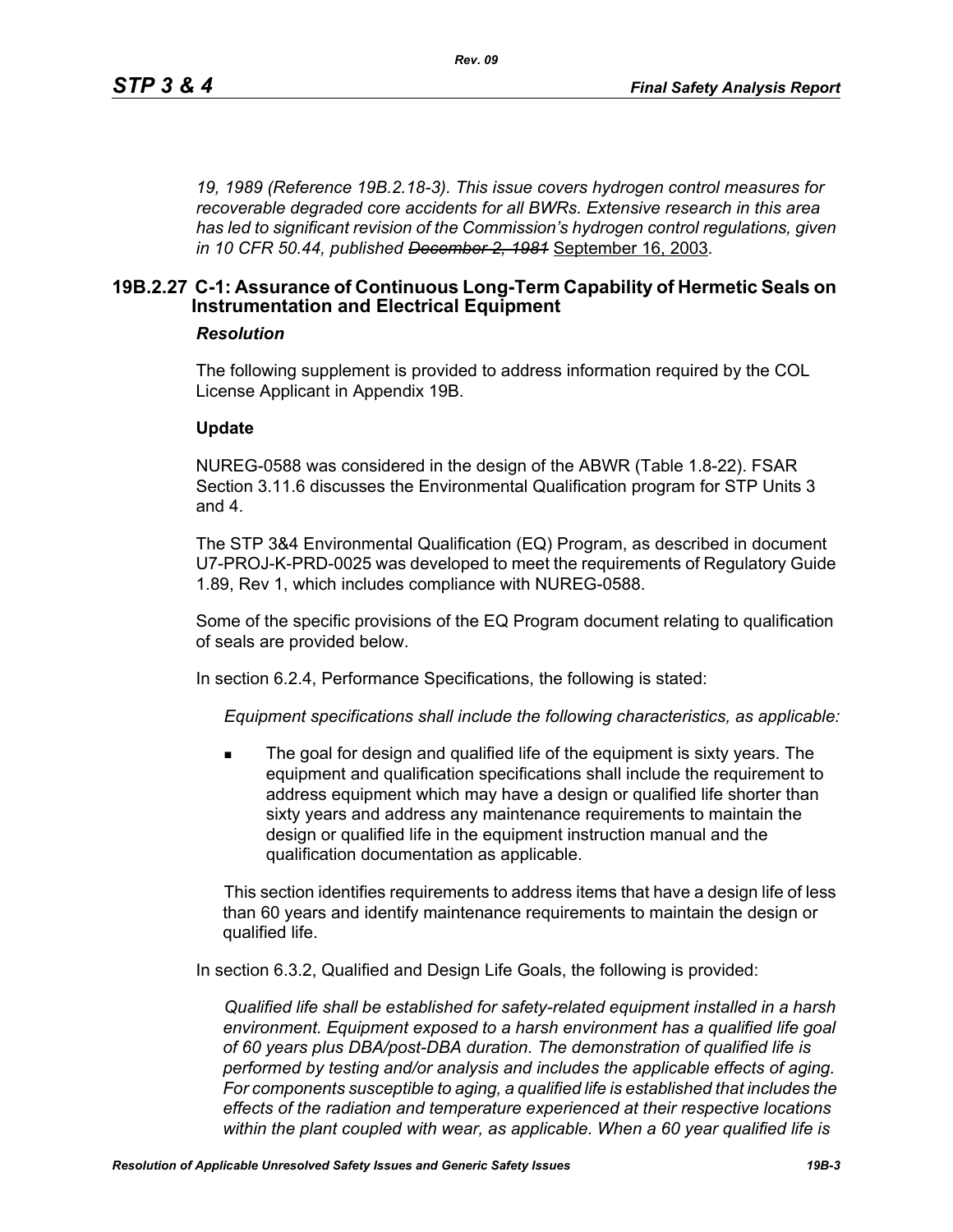*not achievable, a shorter qualified life is established and a replacement program is implemented. Shelf life shall be considered in the equipment qualification program for safety-related equipment. The environmental conditions for equipment storage (temperature, relative humidity, radiation, dust, etc.) under which shelf life was established shall be specified. This information shall be documented along with the qualified life determination and included in the equipment qualification data package for use in the STP 3&4 EQ maintenance program for verification of qualified life adequacy....*

*...The report shall include a list of components that are susceptible to degradation due to effects of the said parameters. The report shall identify nonmetallic materials in the component (e.g. o-rings, hermetic seals, etc.) that are subject to degradation due to environmental conditions and their basis to perform the required functions successfully during their target life. Maintenance & Surveillance (M&S) requirements and replacement frequencies of parts that are subject to environmental degradation shall be also provided.*

This section identifies several aspects of qualification that relate to seals, including effects of radiation, temperature and wear. It addresses concerns associated with equipment storage conditions and shelf life and that all these aspects need to be documented in the EQ qualification package. It also specifically calls out that nonmetallic material such as found in o-rings and seals shall be identified in the documentation and addressed in the maintenance and surveillance requirements, including replacement frequencies for these items, as appropriate.

Section 7.1.1.1, Submergence, states the following:

*Electric equipment located in an area where rapid pressure changes are postulated simultaneously with the most adverse relative humidity should be qualified to demonstrate that the equipment seals and vapor barriers will prevent moisture from penetrating into the equipment to the degree necessary to maintain equipment functionality.*

This addresses concerns with respect to seals performing their function to prevent moisture intrusion in a manner that maintains equipment functionality.

In section 9.1.3, Maintenance & Surveillance Requirements to Maintain Qualification, it states:

*...The equipment qualification documentation shall identify any special requirements to maintain the qualification status following maintenance, testing or calibration activities.*

This provides direction that information relating to actions required to maintain qualification following maintenance, testing or calibration activities, which is often the case with seals or o-rings, is to be described in the equipment qualification documentation.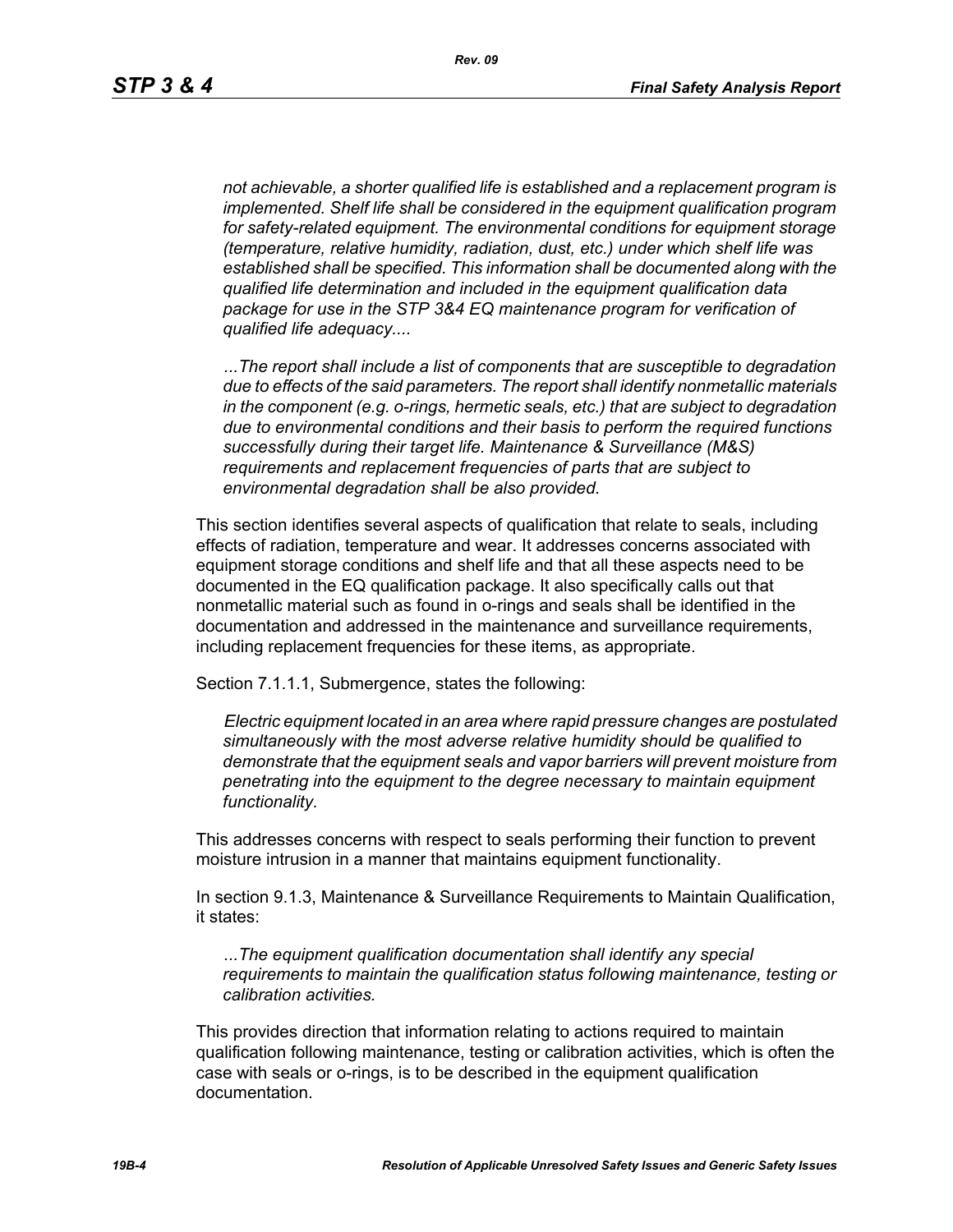Lastly, section 10.1.9, Environmental Qualification Document (the STP maintained EQ documentation), states:

*Rev. 09*

*Environmental Qualification Document (EQD) will be prepared summarizing the environmental qualification reports for all safety-related electrical and mechanical equipment located in harsh environments. The EQD as a minimum includes the following:*

*c) Identification of maintenance that potentially could invalidate the environmental qualification of the equipment. The equipment qualification documentation shall identify any special requirements to maintain the qualification status following maintenance, testing, or calibration activities.*

This provides assurance that required environmental qualification information will be maintained in the STP 3&4 EQ program documents. The EQ program also states that this information will be maintained in an EQ database, which will allow monitoring and tracking of items related to seals and o-rings and in the EQ maintenance program.

## **19B.2.29 C-17: Interim Acceptance Criteria for Solidification Agents for Radioactive Solid Wastes Issue**

### *Resolution*

The following supplement is provided to address information required by the COL License Applicant in Appendix 19B.

## **Update**

COLA Section 11.4.3 discusses compliance to 10CFR 61.56 and the Process Control Program for the solidification process.

## **19B.2.35 51: Proposed Requirements for Improving the Reliability of Open Cycle Service Water Systems**

### *Resolution*

The following supplement is provided to address information required by the COL License Applicant in Appendix 19B.

### **Update**

The information required from the COL Applicant is provided in Section 9.2.5 (Ultimate Heat Sink (UHS)), and Section 9.2.15 (Reactor Service Water (RSW)).

Specifically:

 $\blacksquare$  Ice as a flow blockage mechanism is discussed in Section 9.2.5.7.3.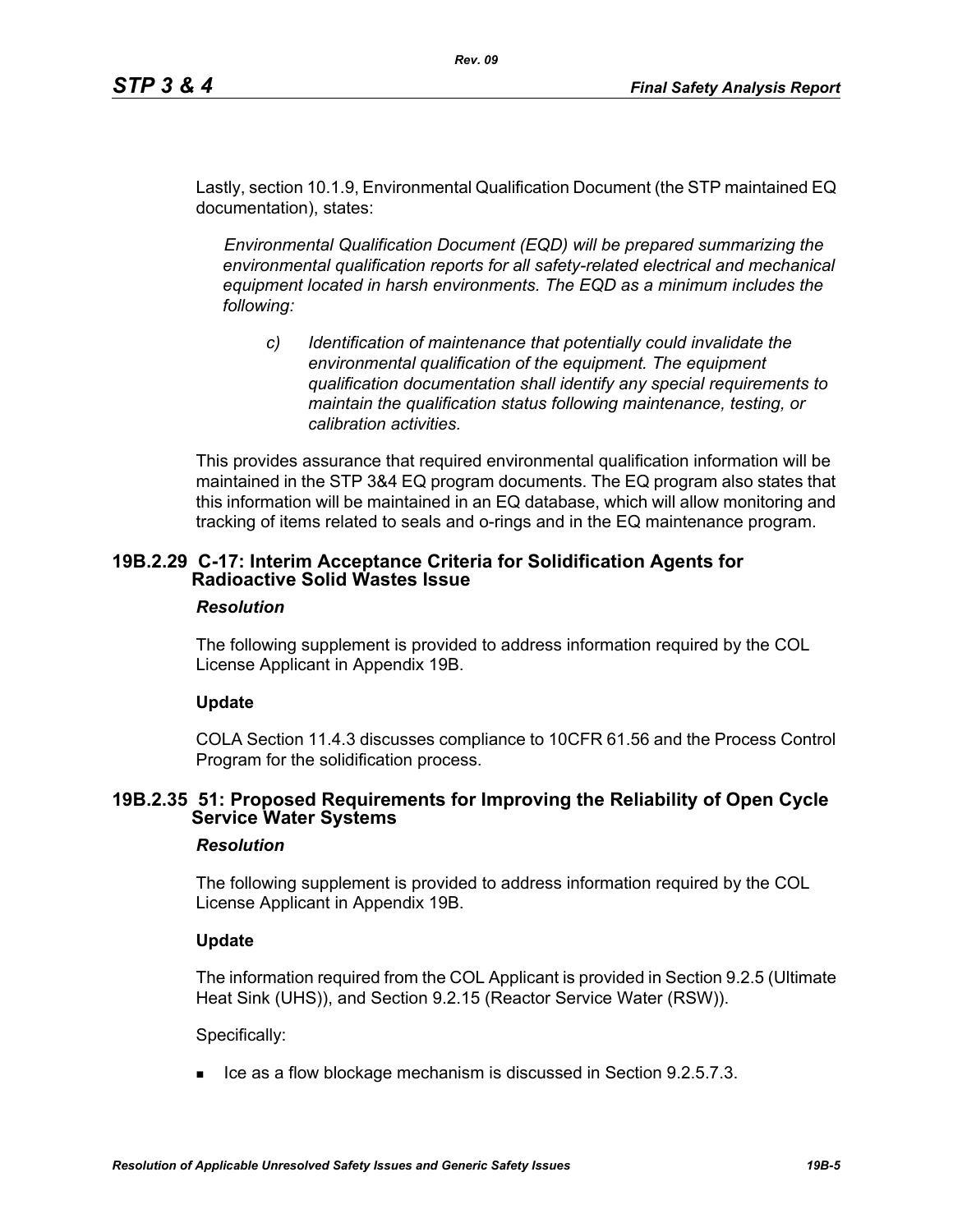*Rev. 09*

- Direct service water is not used for component cooling. Transfer of heat from the component heat loads via a heat exchanger to the service water system and ultimate heat sink is discussed in section 9.2.5.3.1
- Reactor service water is treated as needed to reduce the effect of mud, silt, or organisms, as described in Section 9.2.5.4.1
- Materials for piping, pumps, and heat exchangers that offer greater resistance to the range of probable water chemistry conditions are described in Section 9.2.5.8.
- **Provisions to facilitate the inspection of service water piping are described in** Section 9.2.5.3.1. Replacement of Reactor Service Water piping sections during plant life will be in accordance with the ASME Section XI program as described in Section 6.6.
- The STP well water system provides the non-safety related makeup capability for the ultimate heat sink as described in Section 9.2.5.3.4.
- The Ultimate Heat Sink and the Reactor Service Water system meet the design bases during a loss of offsite power. These systems are designed to perform their cooling function assuming a single active failure in any mechanical or electrical system as described in Section 9.2.5.8 and Section 9.2.15.2.1.

# **19B.2.38 75: Generic Implications of ATWS Events at Salem Nuclear Plant Issue** *Resolution*

The following supplement is provided to address information required by the COL License Applicant in Appendix 19B.

## **Update**

The program for post-trip review of unscheduled reactor shutdowns, the program for post-maintenance operability testing, and the program for control of vendor related modifications, preventative maintenance and surveillance for reactor trip breakers are included in the programs discussed in Section 13.5.3.3.2.

# **19B.2.45 105: Interfacing Systems LOCA at BWRs**

### *Resolution*

The following supplement is provided to address information required by the COL License Applicant in Appendix 19B.

### **Update**

No longer listed in NUREG-0933. Therefore, not applicable to future reactor plants.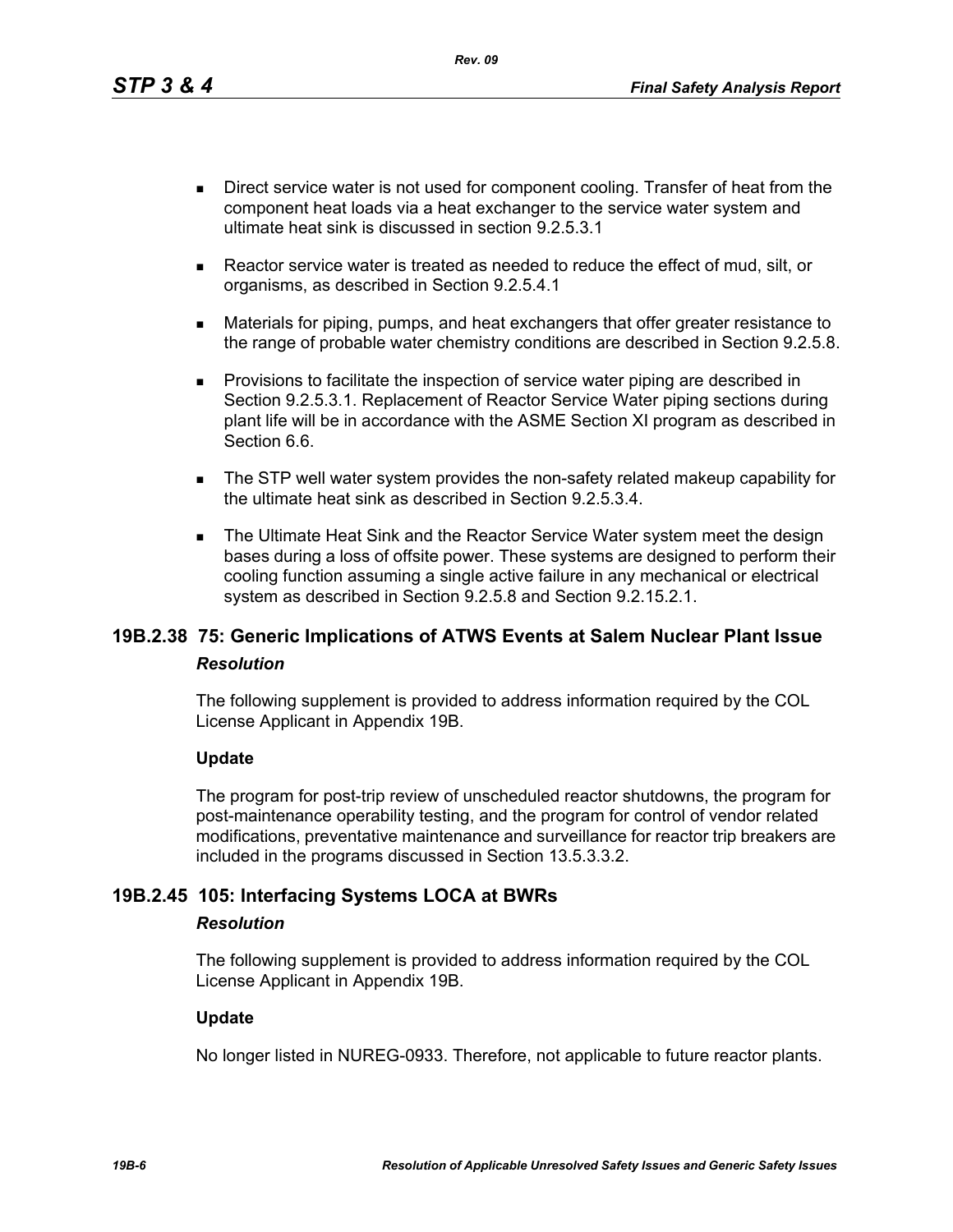# **19B.2.49 120: On-Line Testability of Protection Systems Issue** *Resolution*

The following supplement is provided to address information required by the COL License Applicant in Appendix 19B.

## **Update**

The Maintenance Rule Program for STP Units 3&4 is described in COLA Section 17.06S.

# **19B.2.55 145: ACTIONS TO REDUCE COMMON CAUSE FAILURES**

## *Resolution*

The following supplement is provided to address information required by the COL License Applicant in Appendix 19B.

## **Update**

The Maintenance Rule Program for STP Units 3&4 is described in COLA Section 17.06S.

## **19B.2.56 151: Reliability of Anticipated Transient Without Scram Recirculation Pump Trip (ATWSRPT) in BWRs Issue**

## *Resolution*

The following supplement is provided to address information required by the COL License Applicant in Appendix 19B.

## **Update**

The Maintenance Rule Program for STP Units 3&4 is described in COLA Section 17.06S.

# **19B.2.57 153: Loss of Essential Service Water in Light-Water Reactors Issue** *Resolution*

The following supplement is provided to address information required by the COL License Applicant in Appendix 19B.

## **Update**

The design of the RSW system is presented in STP 3&4 COLA, Section 9.2.15. The design of the Ultimate Heat Sink is presented in COLA Section 9.25, which includes measures to prevent flow blockage from ice formation. The RSW system and UHS system has been included in the site-specific PRA described in COLA Section 19. The Maintenance Rule Program for STP Units 3&4 is described in COLA Section 17.06S.